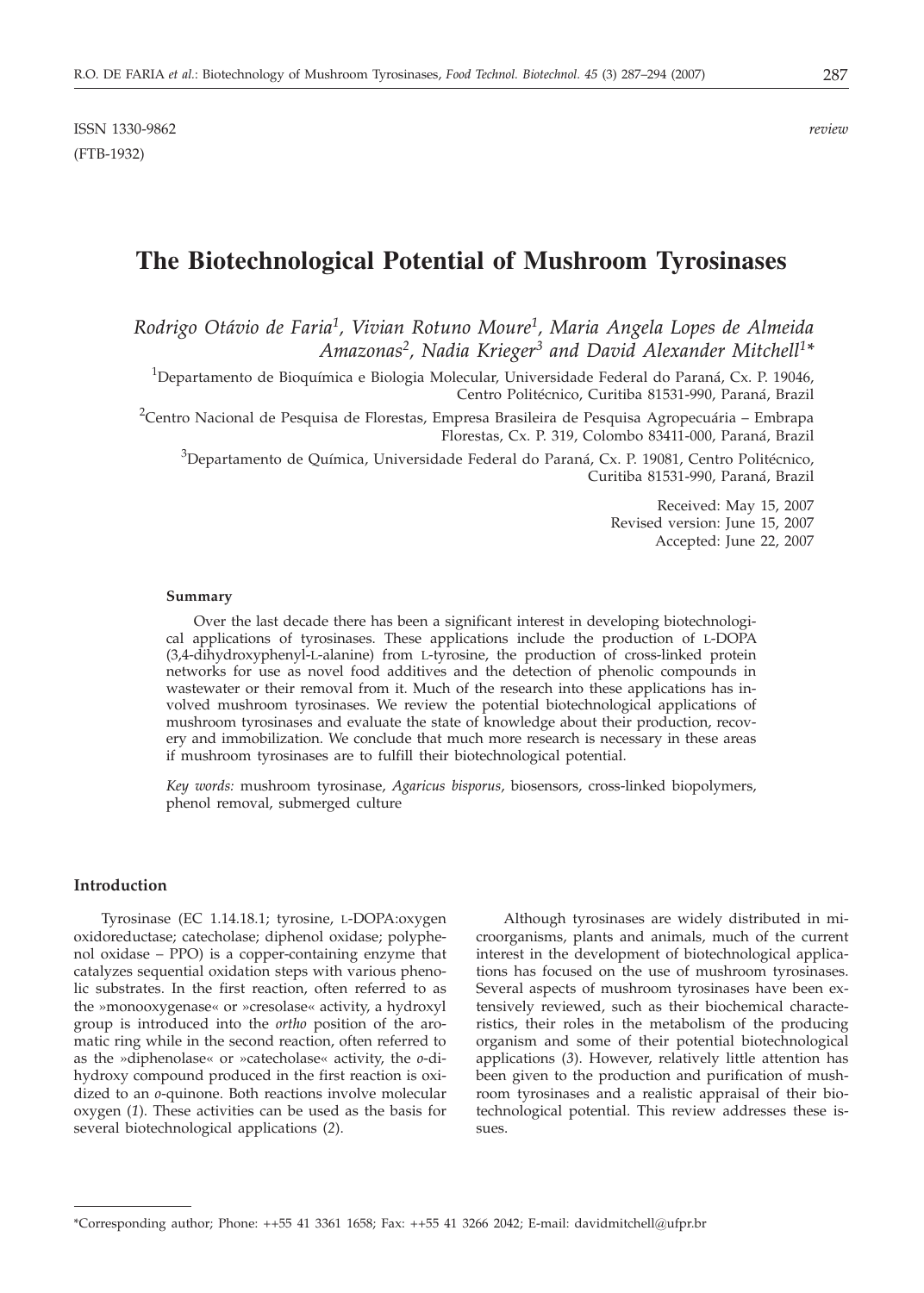# **Biochemical Characteristics of Mushroom Tyrosinases**

In this section we give a brief overview of the biochemical characteristics of the most studied macrofungal tyrosinase, namely that produced by *Agaricus bisporus,* although characteristics of other fungal tyrosinases are mentioned as appropriate.

As with other macrofungal tyrosinases, the tyrosinase of *A. bisporus* is intracellular (*4,5*). It is a heterotetramer with an apparent molecular mass of 120 kDa with two heavy and two light polypeptide chains (*3,6*). Note that tyrosinases from other fungi have different quaternary structures: the tyrosinase from the macrofungus *Amanita muscaria* is a heterodimer with a molecular mass of about 50 kDa (*7*), while that of the filamentous fungus *Neurospora crassa* is a 46-kDa monomer (*8*).

The active site of the tyrosinase of *Agaricus bisporus* contains two Cu binding sites,  $Cu<sub>A</sub>$  and  $Cu<sub>B</sub>$ , which interact with molecular oxygen and histidine residues (*3*). Depending on the copper-ion valence and the linking with molecular oxygen, this active site exists in three intermediate states: deoxy (CuI–CuI), oxy (CuII–O<sub>2</sub>–CuII) and met (CuII–CuII) (*9*). These three states determine the ability of tyrosinase to bind to its substrates and therefore determine the reaction kinetics. The met form of the enzyme is predominant *in vivo* (*10*). This form can bind diphenols and, during the subsequent reaction in which it oxidizes the diphenol and releases the *o*-quinone, is converted into the deoxy-form. The deoxy-form is able to bind reversibly with molecular oxygen, producing the oxy-form, which can act on both monophenols and diphenols (*9,11*).

With respect to the reaction kinetics, the second reaction typically follows Michaelis-Menten kinetics, while analysis of the first reaction is complicated by the lag period during which the enzyme is converted from the met to the oxy form (*9*). The first reaction step may suffer substrate inhibition by L-tyrosine, the monophenol most commonly used to characterize its kinetics (*12*), while substrate inhibition of the second reaction by L-DOPA (3,4-dihydroxyphenyl-L-alanine) has also been reported (*13*).

#### **Applications of Mushroom Tyrosinases**

Initial studies of tyrosinases were motivated by a desire to understand and to prevent the enzymatic browning that occurs in the presence of air when mushrooms, fruits or vegetables are cut or bruised. This phenomenon is intimately linked to the action of tyrosinase and causes severe economic losses in the food industry. Recently the focus has moved to the biotechnological and environmental applications of tyrosinases, and macrofungal tyrosinases have commonly been chosen for these studies. The most important of the applications being investigated are the biosynthesis of L-DOPA, the detection and quantification of phenolic compounds in water samples, the removal of phenolic compounds from wastewaters and the production of cross-linked protein networks.

## *Use of mushroom tyrosinases for L-DOPA production*

Since 1967, L-DOPA has been the preferred drug for treatment of Parkinson's disease (*14*). It is also used for controlling the myocardium following neurogenic injury (*15*). The world market for L-DOPA is about 250 tons per year (*16*). Most of the L-DOPA sold commercially is produced from vanillin and hydantoin by a chemical process that involves eight reaction steps, one of which is an optical resolution (*17*).

Several investigators have studied biological routes for production of L-DOPA. For example, systems involving whole cells of *Escherichia coli* (*18*)*, Erwinia herbicola* (*16*) or *Aspergillus oryzae* (*5*,*15*) have been used to transform L-tyrosine into L-DOPA in the laboratory. However, the specific activities in these processes are low and both the initial substrate (L-tyrosine) and the desired product (L-DOPA) suffer side reactions that produce other metabolites (*15*).

The poor performance of whole-cell systems stimulated researchers to use tyrosinases in cell-free systems. So far all studies have involved mushroom tyrosinase obtained from Sigma. The productivities of L-DOPA that have been obtained in batch reactors using immobilized tyrosinase range from 1.44 to 54 mg/(L·h) (Table 1) (*19*– *23*). Unfortunately, these productivities are still relatively low, which is due to two factors. Firstly, the conversion of the added L-tyrosine is incomplete, with less than 30 % of it being consumed during the process. Secondly, although side reactions with L-tyrosine are avoided in these enzymatic systems, some of the L-DOPA that is produced is lost in a second tyrosinase-catalyzed reaction that produces dopaquinone (Fig. 1). This dopaquinone isomerizes spontaneously to leukodopachrome, which in turn reacts with a second dopaquinone mole-

Table 1. Productivities obtained for L-DOPA production using immobilized mushroom tyrosinase

| Immobilization method                                                                               | Productivity/ $(mg/(L \cdot h))$                                                                                                                      | Source |
|-----------------------------------------------------------------------------------------------------|-------------------------------------------------------------------------------------------------------------------------------------------------------|--------|
| Adsorption on nylon 6,6                                                                             | 33 (using a single 7-h batch experiment)                                                                                                              | (19)   |
| Entrapment in copper-alginate gels                                                                  | 4.5 (in batch reactor)<br>110 (in packed bed reactor when air was used)                                                                               | (20)   |
| Adsorption on sodium aluminosilicate and calcium<br>aluminosilicate (two separate forms of zeolite) | 34 (using a single 7-h batch)                                                                                                                         | (21)   |
| Adsorption on polystyrene-polyamino styrene (PSNH)<br>and polymethylchloride styrene (PSCL)         | 1.4 for the PSNH and 2.33 for the PSCL at 30 $^{\circ}$ C<br>3.9 for the PSNH at 60 $^{\circ}$ C<br>5.5 for the PSCL at 70 °C (using a batch reactor) | (22)   |
| Adsorption on chitosan-based support                                                                | 54 (on chitosan flakes using glutaraldehyde as<br>crosslinking agent and using a batch reactor)                                                       | (23)   |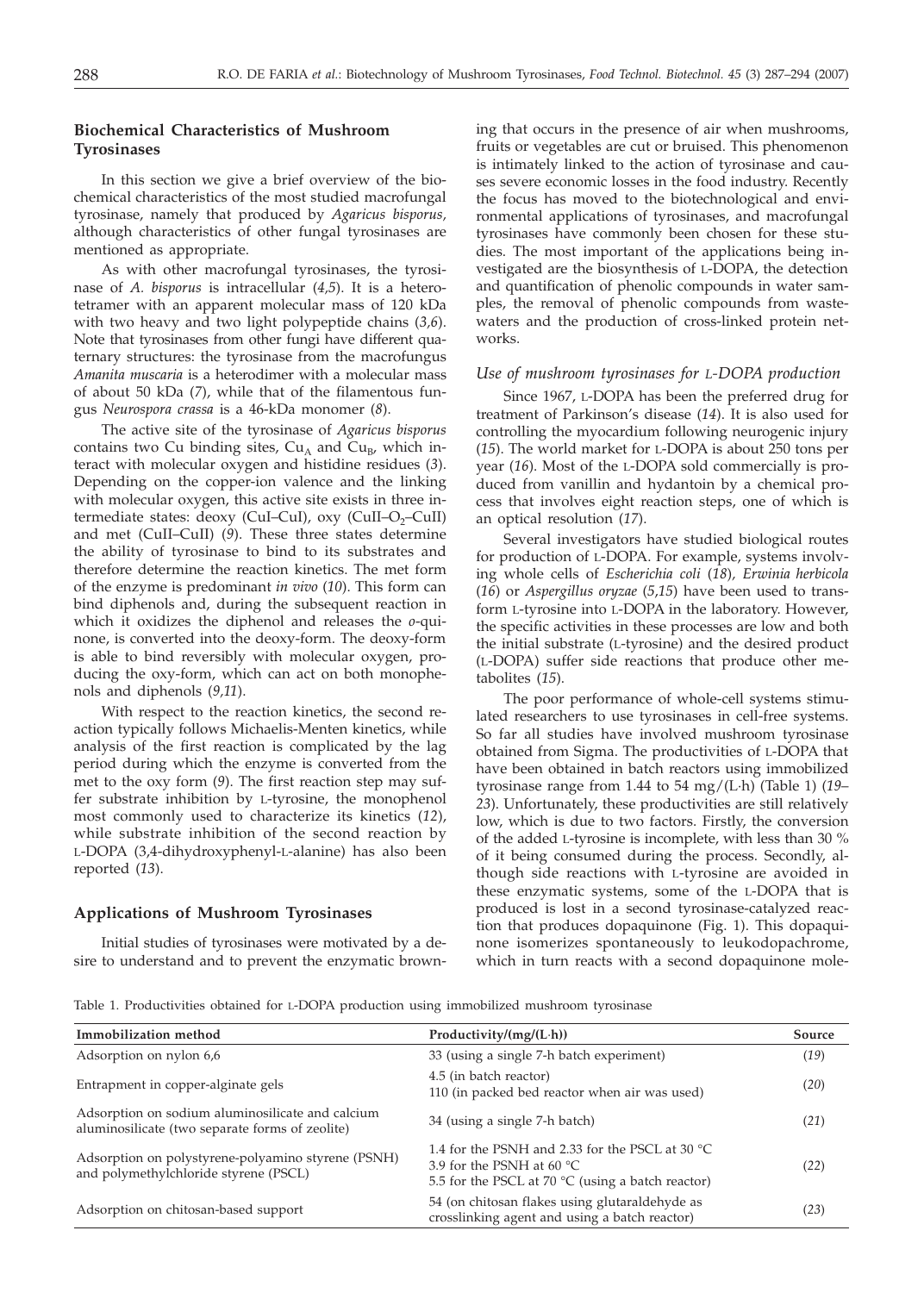

**Fig. 1.** Mechanism by which tyrosinase converts L-tyrosine firstly to L-DOPA and then to *o*-dopaquinone. Also shown are the spontaneous chemical reactions that lead to conversion of the *o*-dopaquinone into dopachrome and melanins and to the regeneration of L-DOPA from *o*-dopaquinone if L-ascorbate is added to the reaction mixture

cule, regenerating one molecule of L-DOPA but also producing a dopachrome molecule, which then polymerizes spontaneously to produce melanin. L-ascorbate is added to the reaction medium in an attempt to minimize melanin production. It acts by reducing dopaquinone back to L-DOPA, in a non-enzymatic reaction (Fig. 1). However, since high concentrations of L-ascorbate not only inhibit the cresolase activity responsible for L-DOPA synthesis but also irreversibly inactivate the tyrosinase, the L-ascorbate is added in the same concentration as L-tyrosine (*19*). The problem is that the L-ascorbate is consumed continuously during the process. Although it could be continuously fed into the medium in order to maintain its concentration constant, the problem would not be solved because the continued accumulation of diphenols would activate the melanin formation pathway anyway (*24*).

Amongst the results shown in Table 1, those of Ates *et al.* (*20*) deserve special mention. They used tyrosinase immobilized in Cu-alginate gels in continuous and batch systems. In a continuous packed-bed, they obtained a productivity of 110 mg/(L·h) when air was bubbled through the bed, this productivity being 22-fold greater than that in a batch reactor through which air was not bubbled (*20*). The product of two effects explains the much greater productivity in the aerated packed-bed. Firstly, the ratio of immobilized enzyme preparation to reaction medium was 9.7 g to 2.4 mL in the packed bed and 2.4 g to 50 mL in the batch reactor (*i.e.* it was about 80 times higher in the packed bed), while the residence time was approximately 15 times shorter in the packed bed. This combination of higher enzyme concentration but shorter

residence time would be expected to give an approximately 5-fold higher productivity in the packed bed. Secondly, the bubbling of air was important, since the packed-bed had a 5-fold greater productivity when it was aerated compared to when it was not. The increase in reaction rate with aeration occurs because molecular oxygen is a substrate in the reaction.

Despite the progress in tyrosinase-based production of L-DOPA, this process will probably never be commercialized, since an enzymatic process involving another enzyme, tyrosine phenol-lyase (TPL), appears to have better potential. TPL transforms a mixture of pyruvate, ammonia and catechol into L-DOPA in a different reaction. It has the advantage that it does not have a diphenolase activity and so does not react with the L-DOPA that it produces. Ajinomoto Co. recently implanted a cell- -free process that uses the TPL from *Erwinia herbicola* and results in an L-DOPA concentration of 110 g/L after 36 h (*25*).

## *Detection and quantification of phenolic compounds*

Wastewaters containing phenols and phenolic derivatives are generated by the textile, coal, chemical, petrochemical, mining and paper industries, amongst others (*18*,*26*,*27*). Increasingly strict environmental laws are providing an impetus for the development of analytical techniques for fast monitoring of these compounds. Traditionally, analysis has been based on spectrophotometric or chromatographic methods. New techniques that are currently being developed include capillary electrophoresis, immunoassays, and biosensors. They potentially pro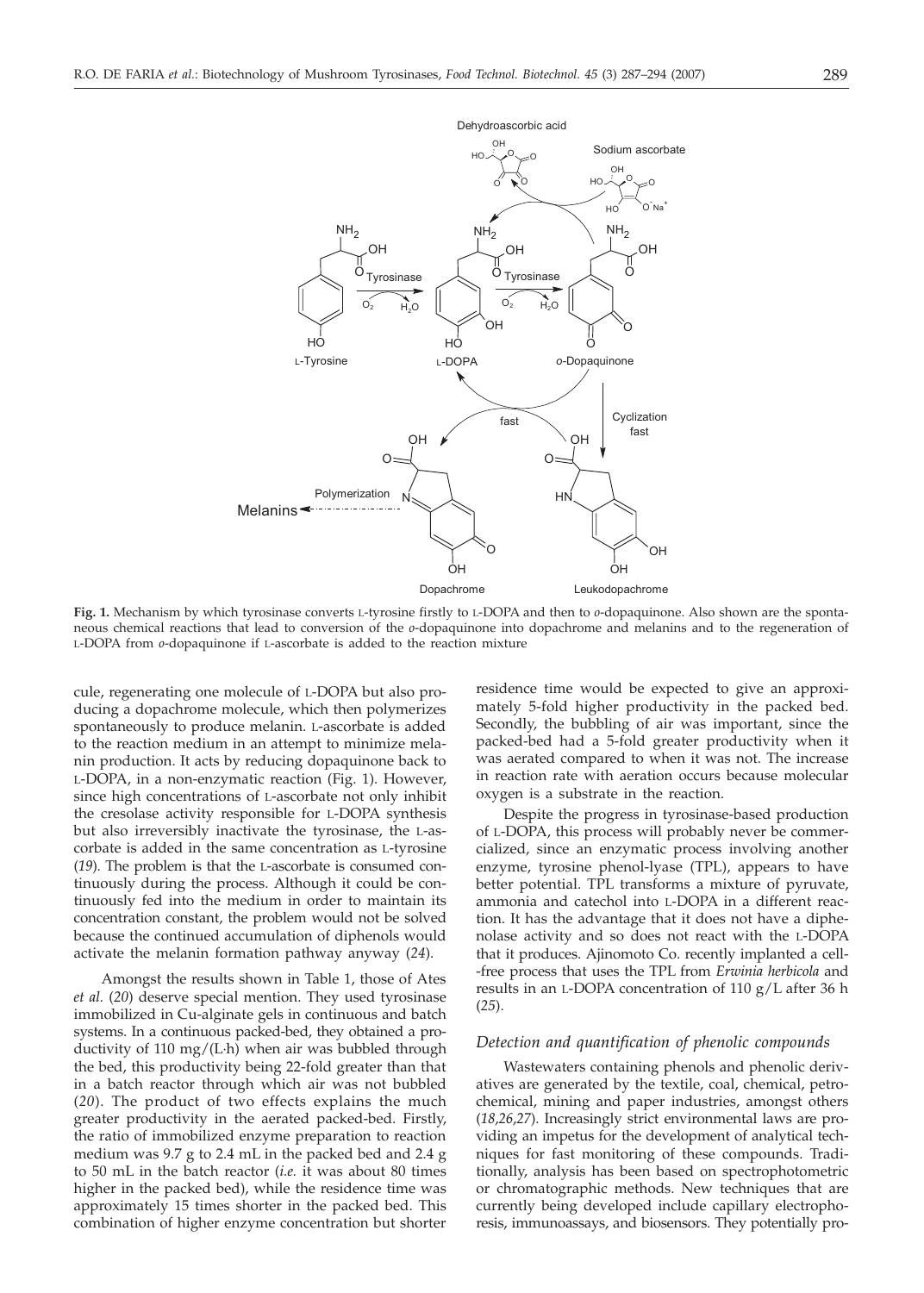vide better specificity, lower costs, and faster and simpler sample processing (*26*).

Biosensors are currently being developed for the detection of phenolic compounds, based on the reaction of these compounds with an immobilized mushroom tyrosinase. Immobilization is essential because it ensures intimate contact between the enzyme and the underlying signal detector and also prevents the enzyme from being washed off the electrode when readings are made in aqueous samples (*28*). The detection and quantification of the reaction within the biosensor can be based on various different principles, such as detection of oxygen consumption (*29*), direct reduction of liberated *o*-quinone (*30*–*34*) or reduction of the *o*-quinone using a redox mediator such as hexacyanoferrate (*35*).

Despite the intensive research into biosensors based on mushroom tyrosinase, a major obstacle to commercialization of these biosensors is the relatively poor stability that the immobilized tyrosinase has under operational and storage conditions. The instability of tyrosinase biosensors is mainly due to the fact that quinones can form intermediate radicals in both the enzymatic and electrochemical reactions and these radicals readily react and polymerize to produce aromatic compounds that can inactivate the enzyme and foul the electrode (*36*).

Another challenge is to ensure that the analyses are cost-competitive and suitable for processing large numbers of samples. Probably the main advantage of tyrosinase-based biosensors would be the possibility to determine the levels of phenolic compounds *in situ*, allowing on-the-spot checks.

## *Removal of phenolic compounds and bioremediation*

The presence of phenolic compounds in drinking and irrigation water or in cultivated land represents a significant health and environmental hazard. In recent years, methods for the removal and transformation of phenolic compounds have received attention. Numerous conventional methods have been used to remove phenols from industrial wastewaters, these methods being based on chemical or physical principles such as solvent extraction, chemical oxidation and adsorption onto activated carbon (*37*). However, these methods typically involve high capital and operating costs and do not remove the phenol completely (*38*). Further, they can generate secondary effluent problems. For example, the chlorinated phenols that are produced by chemical processes can be more toxic than the original compounds (*39*). Some chemical and physical methods, such as oxidation and adsorption, work cost-effectively only in waters with high phenol concentrations (*40*,*41*).

Due to the disadvantages of physical and chemical methods, microbial and enzymatic methods have been investigated (*27*). Enzymatic processes have several potential advantages over conventional biological treatments. Firstly, they do not need an acclimatization period. Secondly, they suffer less from charge shocks and toxic compounds than microorganisms do. Finally, they are highly specific and do not generate undesired side products (*42*).

Enzymatic methods are based on oxidative enzymes such as peroxidases and phenoloxidases (*43*). Peroxida-

ses require hydrogen peroxide as a co-substrate, which complicates the process and increases costs (*44*). They are used commercially, but the costs of these processes are high (*44*,*45*). Phenoloxidases include laccases and tyrosinases. These have the advantage that they can react with molecular oxygen without the need for externally-supplied co-substrates, which leads to lower costs. Further, when tyrosinases oxidize phenols and other aromatic compounds in wastewaters, typically the oxidized product will polymerize to insoluble compounds that can be removed by filtration or precipitation (*27*).

Due to these features, tyrosinases have been studied for phenol removal from wastewaters. Several studies have involved mushroom tyrosinases. For example, Edwards *et al.* (*46*) immobilized commercial mushroom tyrosinase on chitosan-coated polysulphone capillary membranes within a capillary bioreactor and used this system to oxidize a range of phenols present in synthetic and industrial effluents. The removal was efficient even at low phenol concentrations, which typically cause problems for physical and chemical methods. Further, the chitosan adsorbed *o*-quinones generated during the reaction, thereby helping to reduce enzyme inactivation. In another example, Ensuncho *et al.* (*44*) used *Agaricus bisporus* tyrosinase, immobilized on a chitosan-alginate support, in both bench-scale and pilot-scale bioreactors in which air was bubbled through the system. More than 92 % of the phenol was removed in the bench-scale reactor and 60 % in the pilot-scale reactor.

# *Production of cross-linked biopolymers*

The food industry has an interest in developing new biopolymers with special properties, for use not only as emulsifying and thickening agents, but also in low-calorie and low-fat foods. The cross-linking of natural polymers by mushroom tyrosinase has the potential to produce such new biopolymers.

Tyrosinase forms *o*-quinones from tyrosine and these *o*-quinones cross-link proteins by reacting with their amino and sulfydryl groups (*47*). Halaouli *et at.* (*48*) used this capability to form a cross-linked protein network from casein using the tyrosinase from *Pycnoporus sanguineus*. Caffeic acid was supplied as an external phenolic source that was oxidized by the tyrosinase, with the *o*-quinone product then acting as the cross-linker in the production of protein-protein conjugates made with lysozyme,  $\alpha$ -lactalbumin and b-lactoglobulin (*49*). Anghileri *et al.* (*50*) used tyrosinase to produce conjugates from sericin, a peptide found in the wastewater of silk textile industries.

In addition, a polysaccharide-protein biopolymer was obtained from gelatin and chitosan by tyrosinase cross-linking (*51*). In this process, the tyrosinase oxidized tyrosine residues of the gelatin, which then reacted with the available amino groups of the chitosan. The gelatin-chitosan gels formed had chemical and physical properties that were different from those of gelatin gels.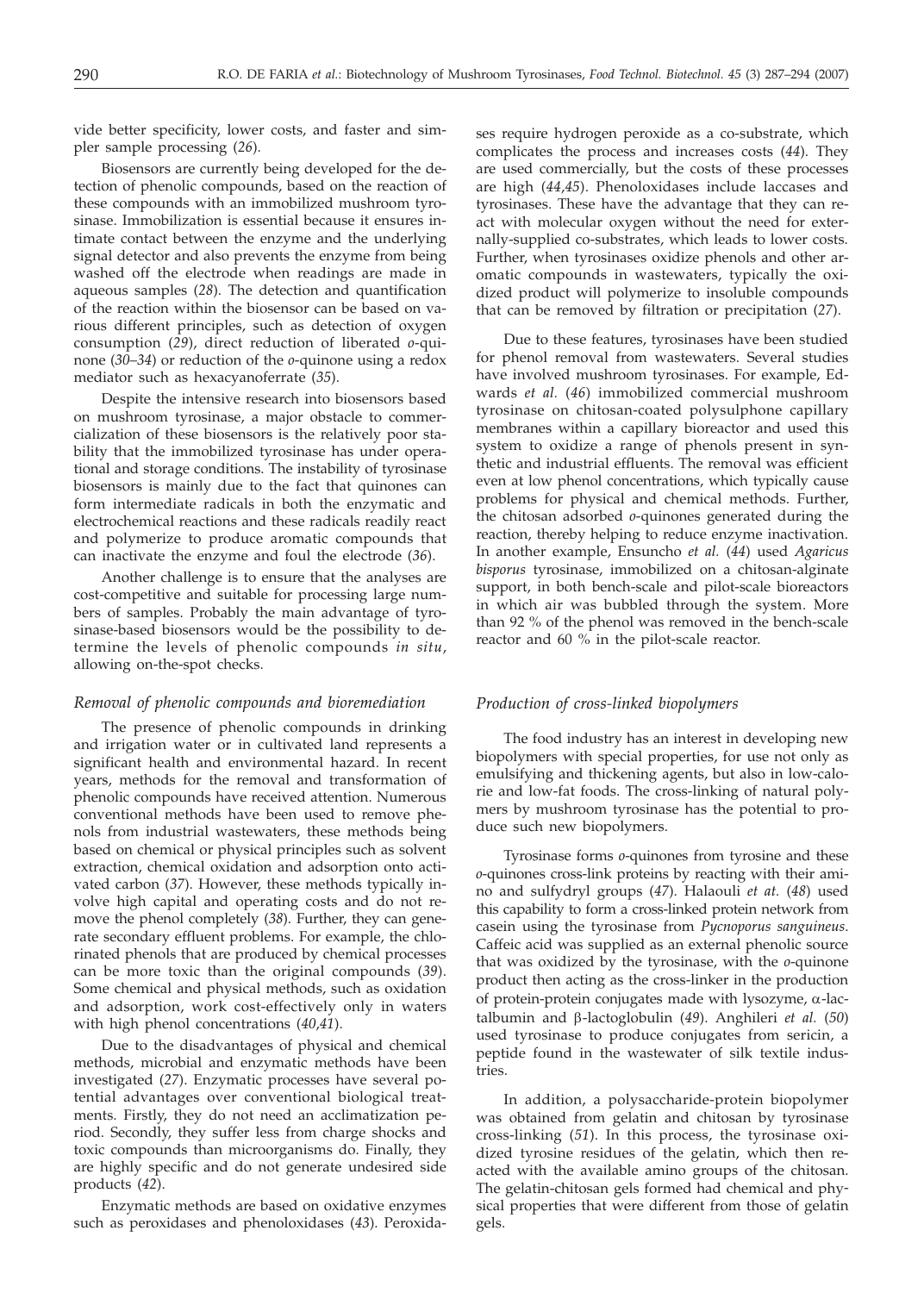# **Production, Purification and Immobilization of Mushroom Tyrosinases**

Although it is unlikely that a commercial process will be established for the tyrosinase-based production of L-DOPA, other applications of tyrosinase that are currently under study do have the potential to create a large demand for the enzyme. Mushroom tyrosinases would seem to be natural candidates for the establishment of commercial processes, based on the fact that many of the laboratory studies have involved enzymes from this group of organisms. The current section briefly outlines the current state of the art in relation to production and purification of mushroom tyrosinases.

# *Traditional methods for obtaining mushroom tyrosinase*

To date many researchers have either bought tyrosinase from commercial sources or extracted the enzyme themselves from fruiting bodies. The enzyme sold by Sigma Co. is mainly extracted from *Agaricus bisporus* and purified as described by Kertesz and Zito (*52*). Those researchers who extract tyrosinase from the fruiting body typically buy mushrooms at local markets. In this case it is important to select fruiting bodies that are young, white and fresh (*52*).

## *Production of tyrosinase in culture*

If the applications of mushroom tyrosinases currently being studied become so successful that large amounts of enzyme are required, then it will be necessary to optimize tyrosinase production in mycelial culture, either by submerged culture or by solid-state fermentation. Such studies have not yet been done, although several tyrosinase-producing basidiomycetes have been cultured in bioreactors for the production of other products, providing experience that will be useful if a decision is made to develop a process using one of these macrofungi.

Qualitative results from agar plate cultures of basidiomycetes may give insights into the conditions necessary to stimulate tyrosinase production in submerged culture. For example, tyrosinase is involved in the production of DOPA-melanins, and the production of these melanins in agar plate cultures may be stimulated by incubation above the optimal growth temperature or by the presence of competing microorganisms (*53*,*54*). These results suggest that, depending on the producing organism, it might be appropriate either to start the culture at the optimal temperature for growth and later increase the incubation temperature to stimulate tyrosinase production or to add extracts of antagonistic organisms to the culture broth. However, such strategies have not yet been tested in liquid cultures.

The only reported study of tyrosinase production by submerged culture of a basidiomycete was undertaken by Halaouli *et al.* (*48*), who produced intracellular tyrosinases from various strains of *Pycnoporus cinnabarinus* and *Pycnoporus sanguineus*, grown in Erlenmeyer flasks in a liquid medium containing maltose, yeast extract, salts and vitamins. *P. sanguineus* CBS 614.73 was identified as the best tyrosinase producer, reaching monophenolase and diphenolase productivities, based on the protein in the

crude extract, of 45 and 164  $U/(g \cdot day)$ , respectively. The highest tyrosinase activity was reached after one week, when maltose was totally consumed.

Although there have been no studies aiming to optimize the production of tyrosinase in mycelial cultures of basidiomycetes, a heterologous expression strategy has been tried. Halalouli *et al.* (*55*) noted that their strain of *P. sanguineus* BRFM49 produced an intracellular tyrosinase at relatively low levels. They cloned the gene for this tyrosinase into *Aspergillus niger*, with the preprosequence of the glucoamylase from *A. niger* being used to target secretion. Their recombinant *A. niger* was able to produce monophenolase and diphenolase activities in the culture broth of 534 and 1.67 U/L, respectively. This strategy of heterologous expression offers promise for obtaining high levels of mushroom tyrosinases and the secretion of the enzyme into the culture medium facilitates recovery and purification. Work with a microfungus shows the potential of this approach: Selinheimo *et al.* (*56*) used the *cbh1* promoter for the homologous superexpression of the *Trichoderma reesei tyr2* gene, obtaining tyrosinase concentrations of up to 1.0 g/L in the culture medium.

# *Extraction and purification*

When tyrosinase is produced in the fruiting body or by fermentation, it is necessary to recuperate and purify it. In the case of the fruiting body, frozen mushrooms are homogenized in a blender and then passed through a French press (*57*,*58*). Acetone or ammonium sulfate is added to precipitate the enzyme and other proteins (*7*, *52*,*57*,*58*). The resuspended precipitate is passed through one or more chromatography columns for further purification. The most commonly used columns contain hydroxylapatite (*57*), DEAE-cellulose (*59*,*60*) or DEAE Sepharose (*48*), although various other packings have been used, including an immunoaffinity resin (*61*) and a Sephadex size exclusion gel (*7*,*62*). SDS-PAGE is used to monitor efficiency during the purification steps (*7*,*63*). A comparative study has not been undertaken, so it is not possible to define an efficient standardized purification protocol.

## *Immobilization*

Most applications of tyrosinase typically require immobilization, to enable the enzyme to be used repeatedly. It is desirable for the immobilized preparation to have a high stability against chemical denaturants, pH change and high temperature.

The highest productivities in batch processes for L-DOPA production were obtained when the tyrosinase was immobilized by adsorption on various forms of zeolite. Not only do these supports possess a high surface area, but also they are excellent free radical scavengers that enhance tyrosinase stability (*21*). In the case of phenol biosensors and wastewater treatment processes, the enzyme has been immobilized on various supports: an  $Al_2O_3$  sol-gel membrane overlaid on a glassy carbon electrode (*64*), a glassy carbon electrode modified with electrodeposited gold nanoparticles (*65*), a carbon-paste electrode (*30*,*36*,*66*), a graphite electrode (*31*,*67*), chitosan (*68*), a glassy carbon electrode with its surface modified by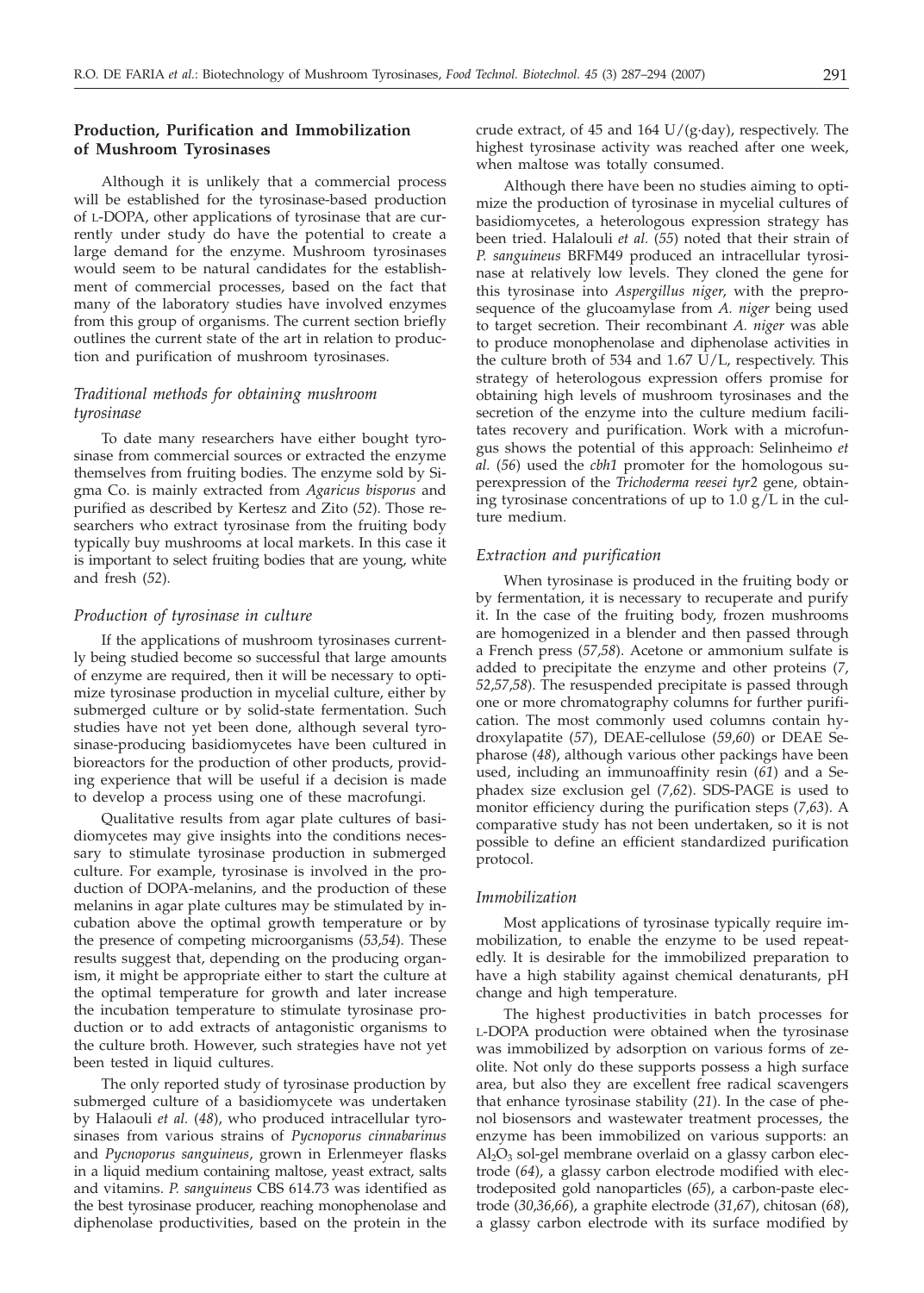electropolymerization of a mixture of enzyme and amphiphilic pyrrolylalkylammonium tetrafluoroborate monomers (*69*), carbon-paste composites (*70*), and a carbon paste electrode with a poly(vinyl alcohol) film on its surface (*71*). However, some of these immobilization methods are rather complicated and do not give good enzyme stability or retention (*72*). Immobilization of tyrosinase on solid graphite electrodes leads to the most sensitive electrodes, capable of detecting micromolar concentrations of phenol and catechol (*3*). These electrodes combine high versatility with low cost, the surfaces are easily renewed and the noise and background currents are low (*32*,*71*).

In order to be able to select an adequate immobilization method for a particular application, it would be necessary to have a broad database about the performance of different immobilized tyrosinase preparations in different applications. Although the work cited above does represent the initial steps in this direction, our current knowledge is not sufficient to allow us to reach this ideal.

## **Conclusions**

Although the use of tyrosinases to produce L-DOPA will probably not compete with the enzymatic process based on tyrosine phenol-lyase, other applications, such as the detection and removal of phenols and the production of cross-linked protein networks, will probably lead to increased demands for tyrosinase. In order to satisfy these demands, it will be necessary to develop processes for the production of tyrosinases by submerged culture. Given that many of the studies that have aimed to develop applications have been undertaken with mushroom tyrosinases, it would not be surprising if mushrooms were chosen for such production processes. Unfortunately, our current state of knowledge about the production by submerged culture and the recuperation, purification and immobilization of mushroom tyrosinases is limited. Also, although the heterologous expression approach could work well, it has not been widely investigated for tyrosinase production. Much more research and development work will be required before successful large-scale production processes can be established.

### *Acknowledgements*

Rodrigo Faria, Vivian Moure, Nadia Krieger and David Mitchell thank the Brazilian National Council for Scientific and Technological Development (CNPq, Conselho Nacional de Desenvolvimento Científico e Tecnológico) for research scholarships. The authors thank the Brazilian Agricultural Research Corporation (Embrapa, Empresa Brasileira de Pesquisa Agropecuária) for financial support.

## **References**

- *1.* K. Haghbeen, E.W. Tan, Direct spectrophotometric assay of monooxygenase and oxidase activities of mushroom tyrosinase in the presence of synthetic and natural substrates, *Anal. Biochem. 312* (2003) 23–32.
- *2.* S. Halaouli, M. Asther, J.C. Sigoillot, M. Hamdi, A. Lomascolo, Fungal tyrosinases: New prospects in molecular

characteristics, bioengineering and biotechnological applications*, J. Appl. Microbiol*. *100* (2006) 219–232.

- *3.* S.Y. Seo, V.K. Sharma, N. Sharma, Mushroom tyrosinase: Recent prospects, *J. Agric. Food Chem. 51* (2003) 2837–2853.
- *4.* C. Soler-Rivas, S. Jolivet, N. Arpin, J.M. Olivier, H.J. Wichers, Biochemical and physiological aspects of brown blotch disease of *Agaricus bisporus*, *FEMS Microbiol. Rev. 23* (1999) 591–614.
- *5.* I.U. Haq, S. Ali, Mutation of *Aspergillus oryzae* for improved production of 3,4-dihydroxyphenyl-L-alanine (L-DOPA) from L-tyrosine, *Braz. J. Microbiol. 37* (2006) 78–86.
- *6.* K.G. Strothkamp, R.L. Jolley, H.S. Mason, Quaternary structure of mushroom tyrosinase, *Biochem. Biophys. Res. Commun. 70* (1976) 519–524.
- *7.* L.A. Muller, U. Rinz, J.P. Zrÿd, Characterization of a tyrosinase from *Amanita muscaria* involved in betalain biosynthesis, *Phytochemistry, 42* (1996) 1511–1515.
- *8.* U. Kupper, D.M. Niedermann, G. Travaglini, K. Lerch, Isolation and characterization of the tyrosinase gene from *Neurospora crassa, J. Biol. Chem. 264* (1989) 17250–17258.
- *9.* A. Sánchez-Ferrer, J.N. Rodríguez-López, F. García-Cánovas, F. García-Carmona, Tyrosinase: A comprehensive review of its mechanism, *Biochim. Biophys. Acta, 1247* (1995) 1–11.
- *10.* R.L. Jolley, L.H. Evans, N. Makino, H.S. Mason, Oxytyrosinase, *J. Biol. Chem. 249* (1974) 335–345.
- *11.* L.G. Fenoll, M.J. Peñalver, J.N. Rodríguez-López, R. Varón, F. García-Cánovas, J. Tudela, Tyrosinase kinetics: Discrimination between two models to explain the oxidation mechanism of monophenol and diphenol substrates, *Int. J. Biochem. Cell Biol. 36* (2004) 235–246.
- *12.* J.N. Rodríguez-López, J. Tudela, R. Varón, F. García-Carmona, F. García-Cánovas, Analysis of a kinetic model for melanin biosynthesis pathway, *J. Biol. Chem*. *267* (1992) 3801–3810.
- *13.* R.O. Faria, V.R. Moure, W. Balmant, M.A.L. Amazonas, N. Krieger, D.A. Mitchell, The tyrosinase produced by *Lentinula boryana* (Berk. & Mont.) Pegler suffers substrate inhibition by L-DOPA, *Food Technol. Biotechnol*. *45* (2007) 334–340.
- *14.* D.J. Gelb, E. Oliver, S. Gilman, Diagnostic criteria for Parkinson disease, *Arch. Neurol. 56* (1999) 33–39.
- *15.* I.U. Haq, S. Ali, M.A. Qadeer, Biosynthesis of L-DOPA by *Aspergillus oryzae*, *Bioresour. Technol. 85* (2002) 25–29.
- *16.* T. Koyanagi, T. Katayama, H. Suzuki, H. Nakazawa, K. Yokozeki, H. Kumagai, Effective production of 3,4-dihydroxyphenyl-L-alanine (L-DOPA) with *Erwinia herbicola* cells carrying a mutant transcriptional regulator TyrR, *J. Biotechnol. 115* (2005) 303–306.
- *17.* D.F. Reinhold, T. Utne, N.L. Abramson, Process for L-dopa. *United States patent 4716246* (1987).
- *18.* S.G. Lee, H.S. Ro, S.P. Hong, E.H. Kim, M.H. Sung, Production of L-DOPA by thermostable tyrosine phenol-lyase of a thermophilic *Symbiobacterium* species overexpressed in recombinant *Escherichia coli*, *J. Microbiol. Biotechnol. 6* (1996) 98–102.
- *19.* P. Pialis, B.A. Saville, Production of L-DOPA from tyrosinase immobilized on nylon 6,6: Enzyme stability and scaleup, *Enzyme Microb. Technol. 22* (1998) 261–268.
- *20.* S. Ates, E. Cortenlioglu, E. Bayraktar, U. Mehmetoglu, Production of L-DOPA using Cu-alginate gel immobilized tyrosinase in a batch and packed bed reactor, *Enzyme Microb. Technol. 40* (2007) 683–687.
- *21.* G. Seetharam, B.A. Saville, L-DOPA production from tyrosinase immobilized on zeolite, *Enzyme Microb. Technol. 31* (2002) 747–753.
- *22.* P.Y. Ho, M.S. Chiou, A.C. Chao, Production of L-DOPA by tyrosinase immobilized on modified polystyrene, *Appl. Biochem. Biotechnol. 111* (2003) 139–152.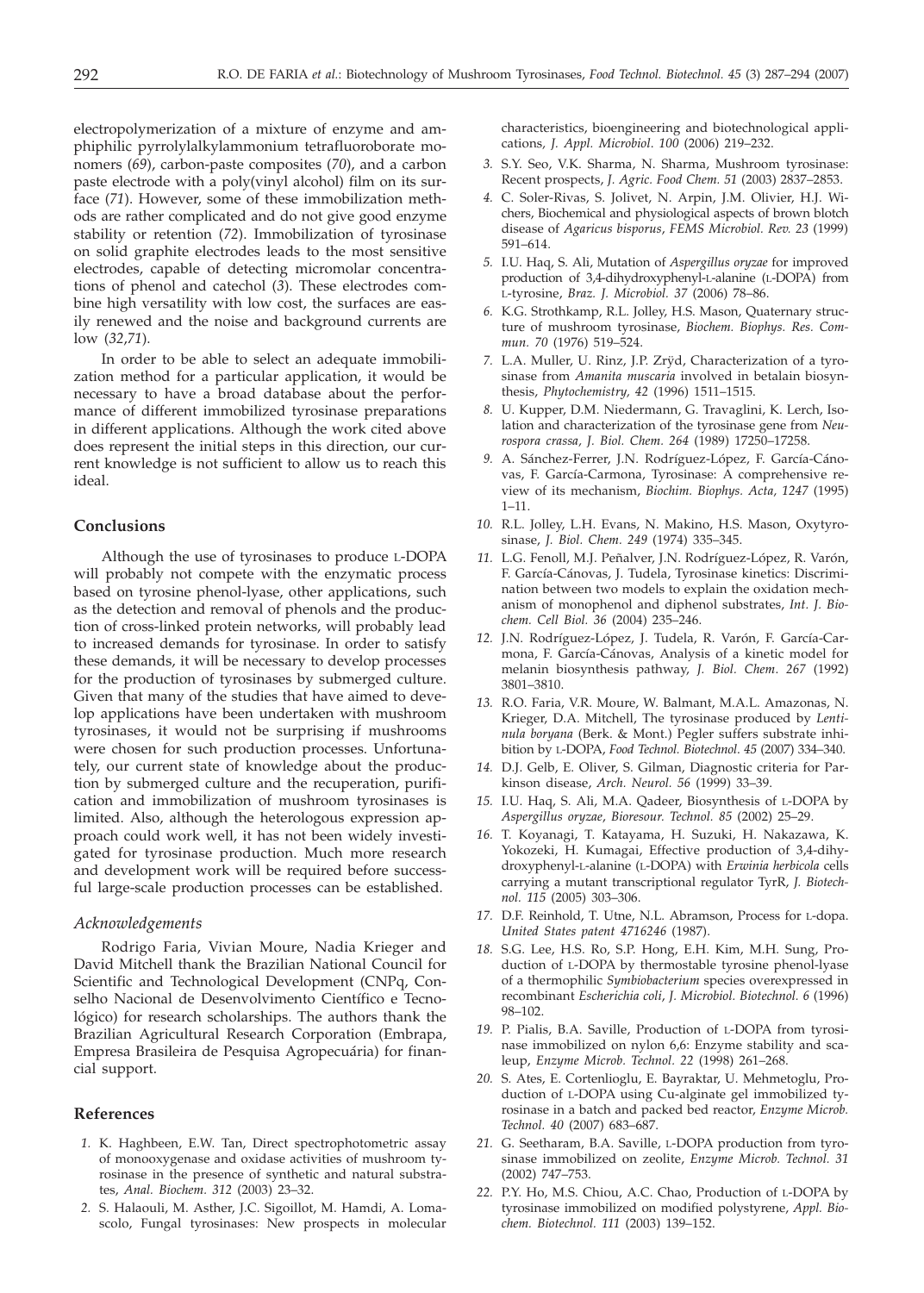- *23.* G.M.J. Carvalho, T.L.M. Alves, D.M.G. Freire, L-DOPA production by immobilized tyrosinase, *Appl. Biochem. Biotechnol. 84* (2000) 791–800.
- *24.* J.R. Ros, J.N. Rodríguez-López, F. García-Cánovas, Tyrosinase: Kinetic analysis of the transient phase and the steady- -state, *Biochim. Biophys. Acta, 1204* (1994) 33–42.
- *25. Swiss Industrial Biotechnology*, Swiss Biotech Association, Bern, Switzerland (*http://www.swissbiotechassociation.ch/files/ membersadd/O.Ghisalba.pdf*).
- *26.* K. Yamada, Y. Akiba, T. Shibuya, A. Kashiwada, K. Matsuda, M. Hirata, Water purification through bioconversion of phenol compounds by tyrosinase and chemical adsorption by chitosan beads, *Biotechnol. Progr. 21* (2005) 823–829.
- *27.* E. Chiacchierini, D. Restuccia, G. Vinci, Bioremediation of food industry effluents: Recent applications of free and immobilised polyphenoloxidases, *Food Sci. Technol. Int. 10* (2004) 373–382.
- *28.* S. Tembe, M. Karve, S. Inamdar, S. Haram, J. Melo, S.F. D'Souza, Development of electrochemical biosensor based on tyrosinase immobilized in composite biopolymeric film, *Anal. Biochem. 349* (2006) 72–77.
- *29.* L. Campanella, M.P. Sammartino, M. Tomassetti, New enzyme sensor for phenol determination in non-aqueous and aqueous medium, *Sens. Actuat. B-Chem. 7* (1992) 383–388.
- *30.* J. Li, L.S. Chia, N.K. Goh, S.N. Tan, Silica sol-gel immobilized amperometric biosensor for the determination of phenolic compounds, *Anal. Chim. Acta, 362* (1998) 203–211.
- *31.* G.F. Hall, D.J. Best, A.P.F. Turner, Amperometric enzyme electrode for the determination of phenols in chloroform, *Enzyme Microb. Technol. 10* (1988) 543–546.
- *32.* M. Lutz, E. Burestedt, J. Emneus, H. Liden, S. Gobhadi, L. Gorton, G. Marko-Varga, Effects of different additives on a tyrosinase based carbon-paste electrode, *Anal. Chim. Acta, 305* (1995) 8–17.
- *33.* J. Wang, F. Lu, D. Lopez, Tyrosinase-based ruthenium dispersed carbon-paste biosensor for phenols, *Biosens*. *Bioelectron*. *9* (1994) 9–15.
- *34.* P. Önnerfjord, J. Emnéus, G. Marko-Varga, L. Gorton, Tyrosinase graphite-epoxy based composite electrodes for detection of phenols, *Biosens*. *Bioelectron*. *10* (1995) 607–619.
- *35.* M. Bonakdar, J.L. Vilchez, H.A. Mottola, Bioamperometric sensors for phenol based on carbon paste electrodes, *J. Electroanal. Chem. 266* (1989) 47–55.
- *36.* C. Nistor, J. Emneus, L. Gorton, A. Ciucu, Improved stability and altered selectivity of tyrosinase based graphite electrodes for detection of phenolic compounds, *Anal. Chim. Acta, 387* (1999) 309–326.
- *37.* S.G. Lee, S.P. Hong, M.H. Sung, Removal and bioconversion of phenol in wastewater by a thermostable  $\beta$ -tyrosinase, *Enzyme Microb. Technol. 19* (1996) 374–377.
- *38.* K.C. Loh, C.P.P. Tan, Effect of additional carbon sources on biodegradation of phenol, *Bull. Environ. Contam. Toxicol. 64* (2000) 756–763.
- *39.* G. Toscano, M.L. Colarieti, G. Greco, Oxidative polymerisation of phenols by a phenol oxidase from green olives, *Enzyme Microb*. *Technol*. *33* (2003) 47–54.
- *40.* A.K. Luke, S.G. Burton, A novel application for *Neurospora crassa*: Progress from batch culture to a membrane bioreactor for the bioremediation of phenols, *Enzyme Microb. Technol. 29* (2001) 348–356.
- *41.* G.B. Seetharam, B.A. Saville, Degradation of phenol using tyrosinase immobilized on siliceous supports, *Water Res. 37* (2003) 436–440.
- *42.* J.V. Bevilaqua, M.C. Cammarota, D.M.G. Freire, G.L. Sant- -Anna, Phenol removal through combined biological and enzymatic treatments, *Braz. J. Chem. Eng. 19* (2002) 151– 158.
- *43.* N. Durán, E. Esposito, Potential applications of oxidative enzymes and phenoloxidase-like compounds in wastewater and soil treatment: A review, *Appl. Catal. B-Environ. 28* (2000) 83–99.
- *44.* L. Ensuncho, M. Alvarez-Cuenca, R.L. Legge, Removal of aqueous phenol using immobilized enzymes in a bench scale and pilot scale three-phase fluidized bed reactor, *Bioprocess Biosyst. Eng. 27* (2005) 185–191.
- *45.* K. Ikehata, J.A. Nicell, Characterization of tyrosinase for the treatment of aqueous phenols, *Bioresour. Technol. 74* (2000) 191–199.
- *46.* W. Edwards, W.D. Leukes, P.D. Rose, S.G. Burton, Immobilization of polyphenol oxidase on chitosan-coated polysulphone capillary membranes for improved phenolic effluent bioremediation, *Enzyme Microb. Technol. 25* (1999) 769–773.
- *47.* G. Matheis, J.R. Whitaker, Enzymatic cross-linking of proteins applicable to foods, *J. Food Biochem. 11* (1987) 309– 327.
- *48.* S. Halaouli, M. Asther, K. Kruus, Characterization of a new tyrosinase from *Pycnoporus* species with high potential for food technological applications, *J. Appl. Microbiol. 98* (2005) 332–343.
- *49.* C.R. Thalmann, T. Lötzbeyer, Enzymatic cross-linking of proteins with tyrosinase, *Eur. Food Res. Technol. 214* (2002) 276– 281.
- *50.* A. Anghileri, R. Lantto, K. Kruus, C. Arosio, G. Freddi, Tyrosinase-catalyzed grafting of sericin peptides onto chitosan and production of protein-polysaccharide bioconjugates, *J. Biotechnol. 127* (2007) 508–519*.*
- *51.* T. Chen, H.D. Embree, L.Q. Wu, G.F. Payne, *In vitro* protein–polysaccharide conjugation: Tyrosinase-catalyzed conjugation of gelatin and chitosan, *Biopolymers*, *64* (2002) 292– 302.
- *52.* D. Kertesz, R. Zito, Mushroom polyphenol oxidase I Purification and general properties, *Biochim. Biophys. Acta, 96* (1965) 447–462.
- *53.* R.O. Faria, Evaluation of the biotechnological potential of *Lentinula boryana* (BERK & MONT) PEGLER, *MSc Thesis*, Universidade Federal do Paraná, Curitiba, Brazil (2004) (in Portuguese).
- *54.* A.J. Score, J.W. Palfreyman, N.A. White, Extracellular phenoloxidase and peroxidase enzyme production during interspecific fungal interactions, *Int. Biodeterior. Biodegrad*. *39* (1997) 225–233.
- *55.* S. Halaouli, E. Record, L. Casalot, M. Hamdi, J.C. Sigoillot, M. Asther, A. Lomascolo, Cloning and characterization of a tyrosinase gene from the white-rot fungus *Pycnoporus sanguineus*, and overproduction of the recombinant protein in *Aspergillus niger*, *Appl. Microbiol. Biotechnol. 70* (2006) 580–589.
- *56.* E. Selinheimo, M. Saloheimo, E. Ahola, A. Westerholm-Parvinen, N. Kalkkinen, J. Buchert, K. Kruus, Production and characterization of a secreted, C-terminally processed tyrosinase from the filamentous fungus *Trichoderma reesei*, *FEBS J. 273* (2006) 4322–4335.
- *57.* S. Bouchilloux, P. McMahill, H.S. Mason, The multiple forms of mushroom tyrosinase – Purification and molecular properties of enzymes, *J. Biol. Chem. 238* (1963) 1699–1707.
- *58.* N.H. Horowitz, M. Fling, G. Horn, Tyrosinase (*Neurospora crassa*), *Methods Enzymol*. *17* (1970) 615–620.
- *59.* Y. Fan, W.H. Flurkey, Purification and characterization of tyrosinase from gill tissue of Portabella mushrooms, *Phytochemistry, 65* (2004) 671–678.
- *60.* T. Katan, E. Galun, A rapid and efficient method for the purification of tyrosinase from *Neurospora, Anal. Biochem. 67* (1975) 485–492.